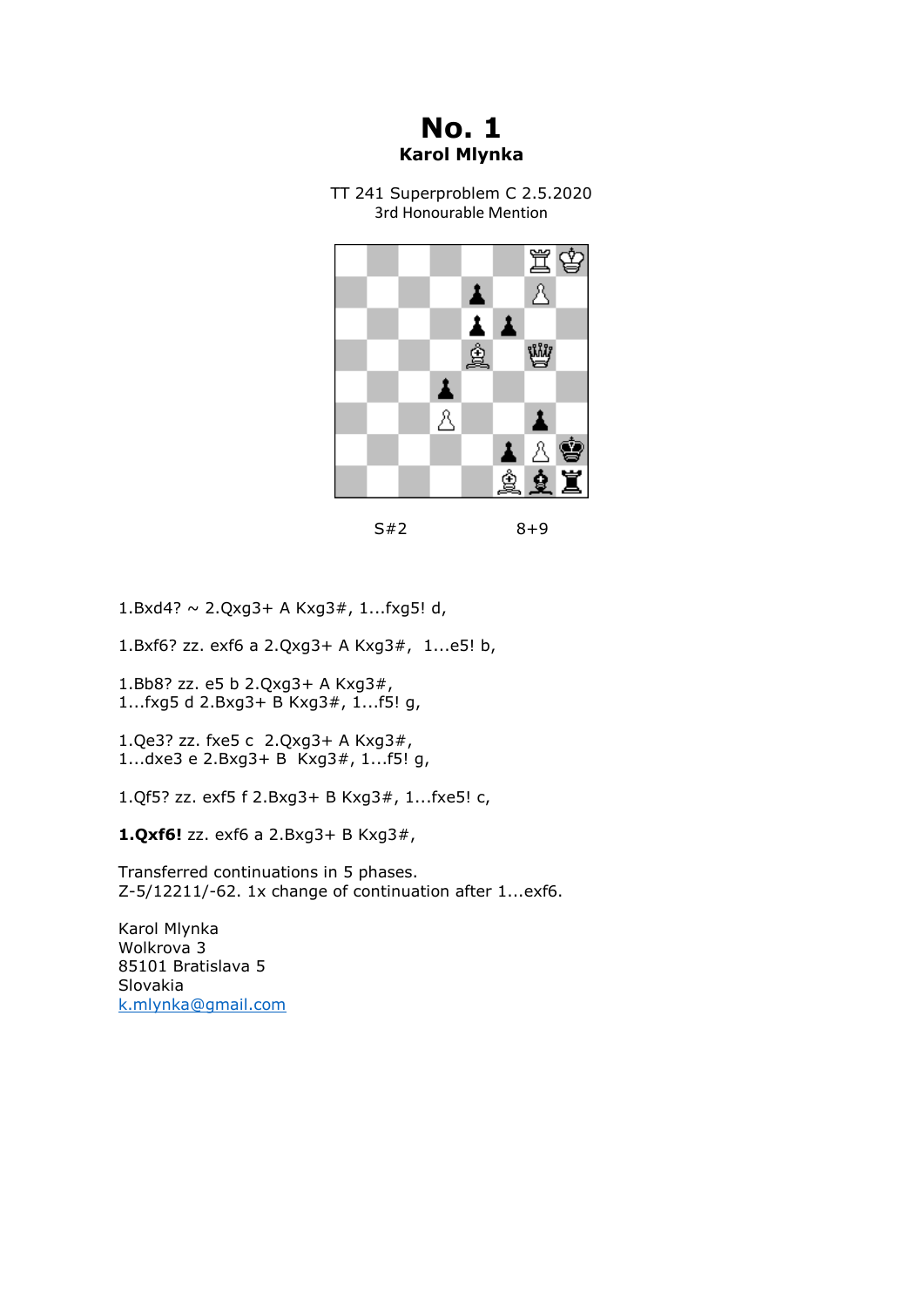### **No. 2 Karol Mlynka**

2453 Šachová skladba 150, 3/2021



1...Bf2 a 2.Qe2+ A Kxe2# & 2.Qxf2+ B Kxf2#,

1.Qd3? zz. Bf2 a 2.Qe2+ A Kxe2#, 1...Kf2!,

1.Kb1? Kxd2!,

**1.Qg2!** zz. Bg1-~ 2.Qe2+ A Kxe2#, 1...Bf2! a 2.Qxf2+ B Kxf2 #.

Black correction by royal battery mates. Mäkihovi change of continuation.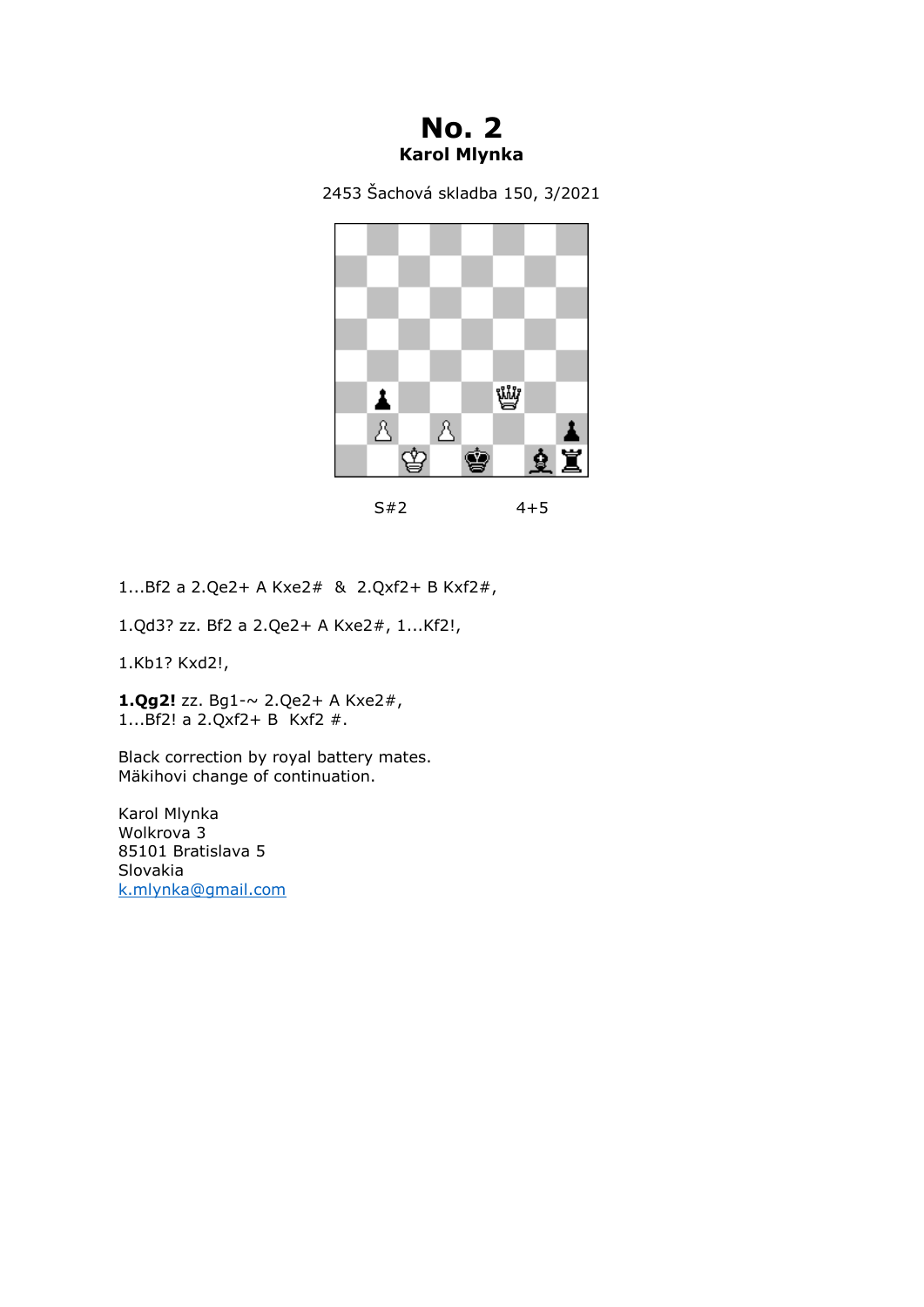# **No. 3 Karol Mlynka**

2345 The Macedonian Problemist 5-8 2020; no. 62



S#3 3+7

**1.h8Q!** ~ 2.Qc3 A~ 3.Qc2+ Kxc2# & 2.Qh7+ B Kc1 3.Qc2+ Kxc2# & 2.Qc8 C ~ 3.Qc2+ Kxc2#

1...Kc1 2.Qc3+ A Kb1 3.Qc2+ Kxc2#, 2...Kd1 3.Qd2+ Kxd2#,

1...h3 2.Qh7+ B Kc1 3.Qc2+ Kxc2#,

1...e5 2.Qc8 C ~ 3.Qc2+ Kxc2#.

Fleck theme, Meredith.